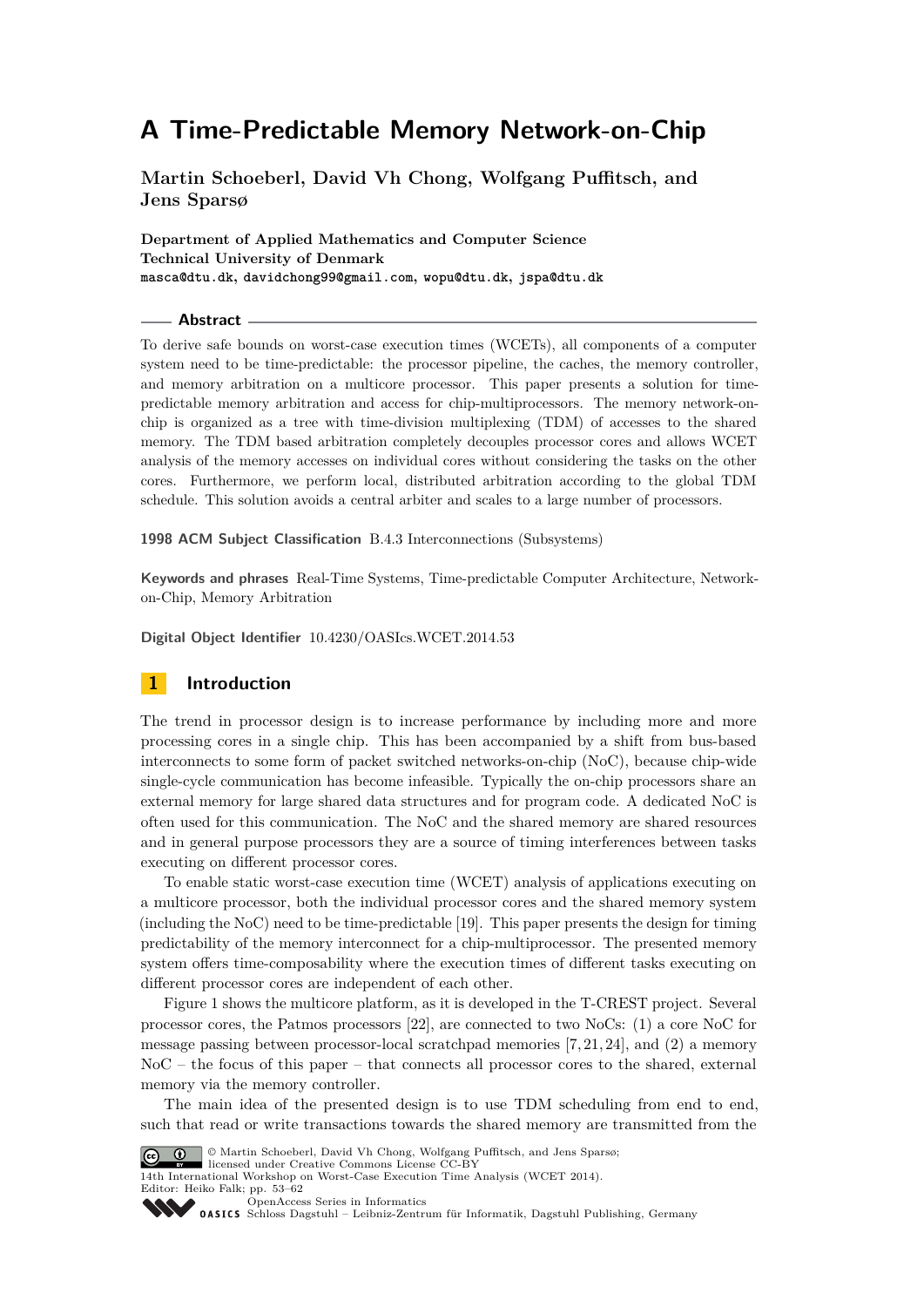<span id="page-1-0"></span>

**Figure 1** Multicore architecture with several processor cores connected to two NoCs: one for core-to-core message passing and one for access to the shared, external memory.

initiating processor core to the memory without any dynamic arbitration or buffering. Only the processor-local memories (caches and/or scratchpad-memories) buffer any data. By injecting transactions according to a global schedule, they can be propagated in a pipelined fashion even without flow control. The TDM slots and the TDM schedule are defined by the sequence of equally sized read or write transactions towards the memory.

Compared to implementations that use source rate control and dynamic arbitration, the use of TDM results in both a simple hardware implementation and a straightforward WCET analysis. Furthermore, executing this global TDM schedule distributed at the processor cores results in distributed arbitration that scales well with increased number of processor cores. Compared to other TDM memory arbiters we consider pipelining in the design and account for the pipeline delays in the timing parameters. This is the contribution of the paper.

The paper is organized in 6 sections: Section [2](#page-1-1) presents related work. Section [3](#page-2-0) presents the design of the memory NoC and Section [4](#page-4-0) the resulting timing of memory transactions and TDM slotting. Section [5](#page-6-0) presents the implementation and evaluation of the memory NoC in an FPGA. Section [6](#page-7-0) concludes.

## <span id="page-1-1"></span>**2 Related Work**

The design of time-predictable multicore systems is attracting increasing interest. Cullman et al. discusses some high-level design guidelines [\[3\]](#page-8-1). To simplify WCET analysis (or even make it feasible) the architecture shall be *timing compositional*. That means that the architecture has no timing anomalies or unbounded timing effects [\[12\]](#page-9-5). The Patmos processor, used in the proposed time-predictable multicore, fulfills those properties. For multicore systems the authors of [\[3\]](#page-8-1) argue for bounded access delays on shared resources. This is in our opinion best fulfilled by a TDM based arbitration scheme, as presented in this paper.

From a structural point of view, communication between processor cores and external memory is different from inter-core communication. While the former follows a many-to-one communication pattern, the latter requires many-to-many communication. Consequently, approaches to make many-to-many communication predictable [\[5,](#page-8-2) [13,](#page-9-6) [24\]](#page-9-3) are not directly comparable to the work presented in this paper.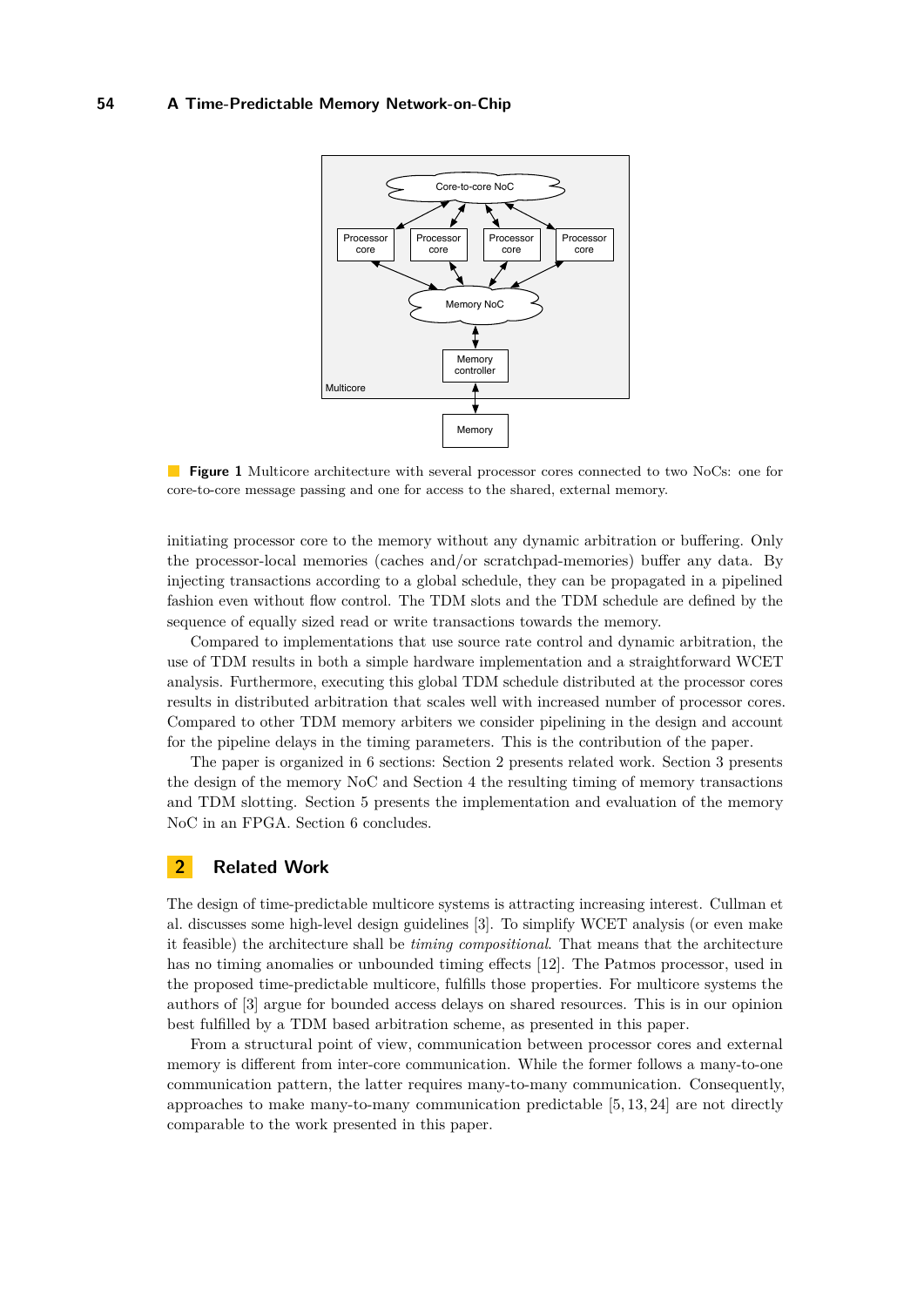### **M. Schoeberl, D. V. Chong, W. Puffitsch, and J. Sparsø 55**

The proposed memory NoC is similar to "mesh-of-trees" NoCs [\[2,](#page-8-3) [17\]](#page-9-7) with a single tree. These NoCs perform 2:1 arbitration in the nodes of the trees such that a request that is blocked by a request on the other input will win arbitration in the next cycle. Therefore, arbitration follows a distributed round-robin scheme.

Different arbitration schemes for a time-predictable memory access of a processor and a video controller are evaluated in [\[15\]](#page-9-8). The work has been extended to build a time-predictable multicore version of the Java processor JOP [\[16\]](#page-9-9). A TDM based memory arbitration is used and the WCET of individual bytecodes of the Java processor take the possible positions within the TDM schedule into account. Therefore, some latency introduced by TDM arbitration can be hidden. In contrast to our distributed TDM memory arbiter, the JOP TDM arbiter was designed to include the read response within the TDM slot. This design limits the possibility to pipeline the arbiter.

The initial memory connection in the T-CREST project is the so-called Bluetree [\[6\]](#page-8-4). Bluetree is a tree of 2:1 multiplexers where the default behavior is that one of the inputs has priority over the other. To avoid starvation of the lower priority input, a counter controls the maximum number of priority messages when a low priority message is pending. This design is optimized to deliver good average-case performance and guarantee worst-case responses. Compared to the Bluetree, our design is not work conserving, but has a shorter worst-case latency guarantee, considering all other parameters the same.

An approach close to our work is presented in [\[18\]](#page-9-10). The proposed multicore system is also intended for tasks according to the simple task model [\[9\]](#page-8-5). The local cache loading for the processor cores is performed from a shared main memory. Similar to our approach, a TDM based memory arbitration is used. The memory wheel of the PRET architecture [\[11\]](#page-9-11) is also a form of TDM arbitration. PRET's memory wheel arbitrates between the six hardware threads of processor rather than between different processor cores. Therefore, scalability is not a major concern.

Gomony at al. argue for coupling the NoC TDM slotting with the TDM arbitration within a memory controller [\[4\]](#page-8-6). This is in line with our argument. However, compared to their design we completely avoid buffering in the NoC and in the memory controller.

Schranzhofer et al. [\[23\]](#page-9-12) present a timing analysis for TDM arbitration. They model the case where memory accesses are allowed only at the beginning and end of a task, the case where accesses are allowed at any time, and a hybrid of these two cases. Kelter et al. [\[8\]](#page-8-7) also present a timing analysis for TDM arbitration. They compare several variants that trade off precision and analysis effort. They find that their approach can lead to significantly lower WCETs for timing-composable systems than for non-composable systems.

Most TDM based designs consider equal slots for all processor cores. However, it is easy to envision a schedule where some cores get more than one slot per TDM period. One can optimize this allocation with the WCET of the individual tasks running on the different processor cores. However, it has been shown that this rather coarse grain optimization is not very efficient [\[25\]](#page-9-13).

# <span id="page-2-0"></span>**3 Memory Network-on-Chip Design**

Figure [2](#page-3-0) shows the memory NoC design. As this NoC serves a many-to-one communication flow between several processor cores and a single memory controller, it is organized as a tree. Each processor core is connected via a standard interface, the open core protocol (OCP) [\[14\]](#page-9-14), to the network interface (NI). The NIs are connected by a tree of merge circuits downstream towards the memory interface (MI) and back upstream for the return data. The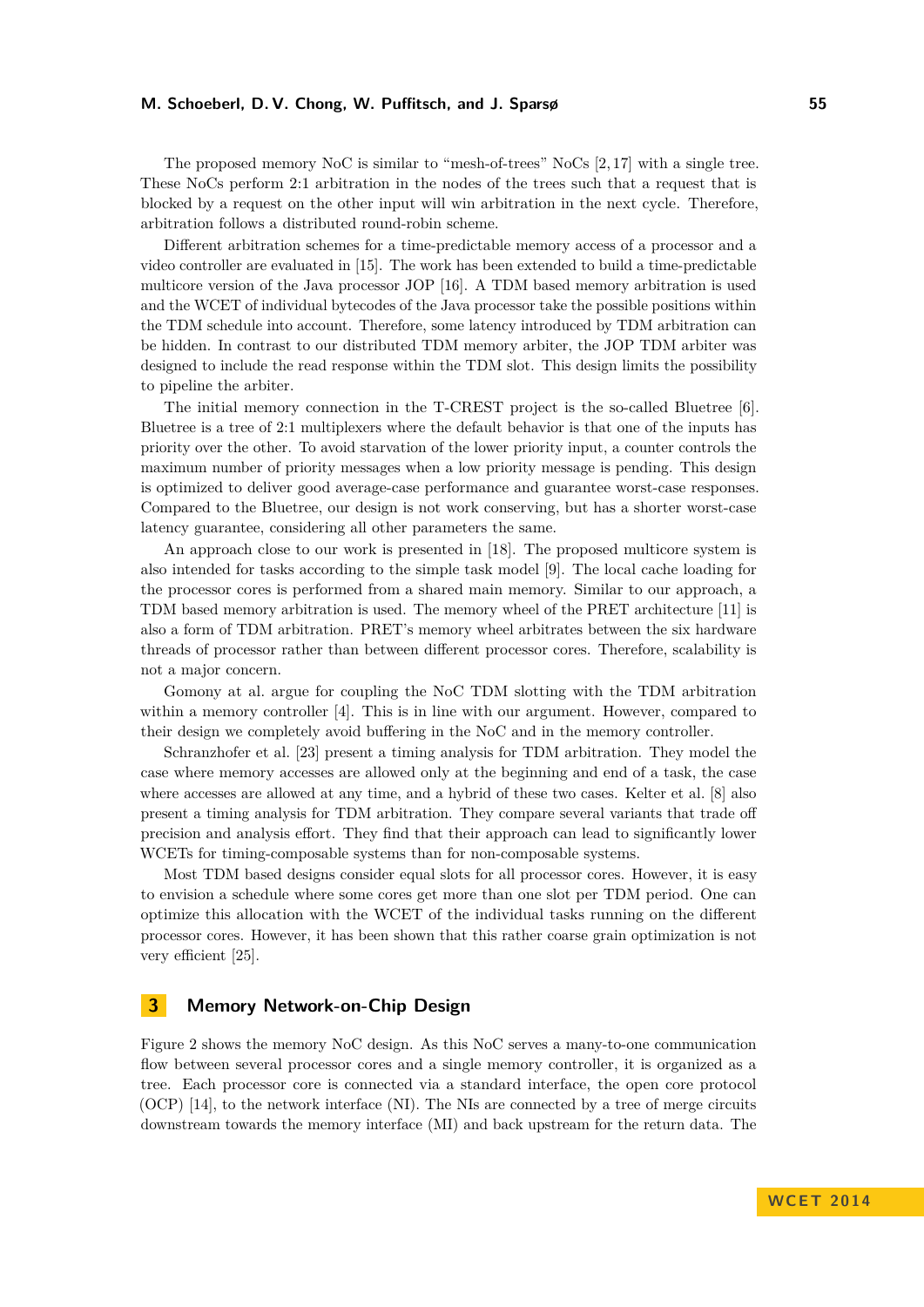<span id="page-3-0"></span>

**Figure 2** The distributed TDM based memory NoC.

MI is connected to the on-chip memory controller, which itself is connected to the external memory.

The memory NoC supports burst read and write transactions. For single word/byte writes, write enable signals for individual bytes are supported. When the external memory is a DRAM device that needs refresh, a refresh circuit is added to the memory NoC at the same level as a processor core. Therefore, refresh consumes one TDM slot, but has no further influence on the memory access timing.

Each core local NI executes the core relevant part of the global TDM schedule. When the time slot for a core arrives and a memory transaction is pending, the NI acknowledges the transaction to the processor core and the transaction data freely flows down the network tree. No flow control, arbitration, or buffering (except pipeline registers to improve clock frequency) is performed along the downstream path. The memory request arrives at the MI and is translated back to an OCP transaction request to the memory controller. Here OCP handshaking is generated, but the TDM schedule is organized such that it is guaranteed that the memory controller and the memory are ready to accept the transaction.

On a read transaction, the result is returned from the memory to the memory controller and from there back upstream to the processor cores. The returning to the processor cores can be a simple broadcast to all processors, which itself can be pipelined. Alternatively, it can be organized as a broadcast tree as shown in Figure [2.](#page-3-0) Due to the pipelining, several read requests might be on the fly in the memory NoC, memory controller, and memory. Therefore, a processor might see a read return from a former read request by a different processor after sending the read request.

To identify the correct return data there are two possibilities: (1) either tag the memory transaction with the core number or (2) use time to distinguish between the early and false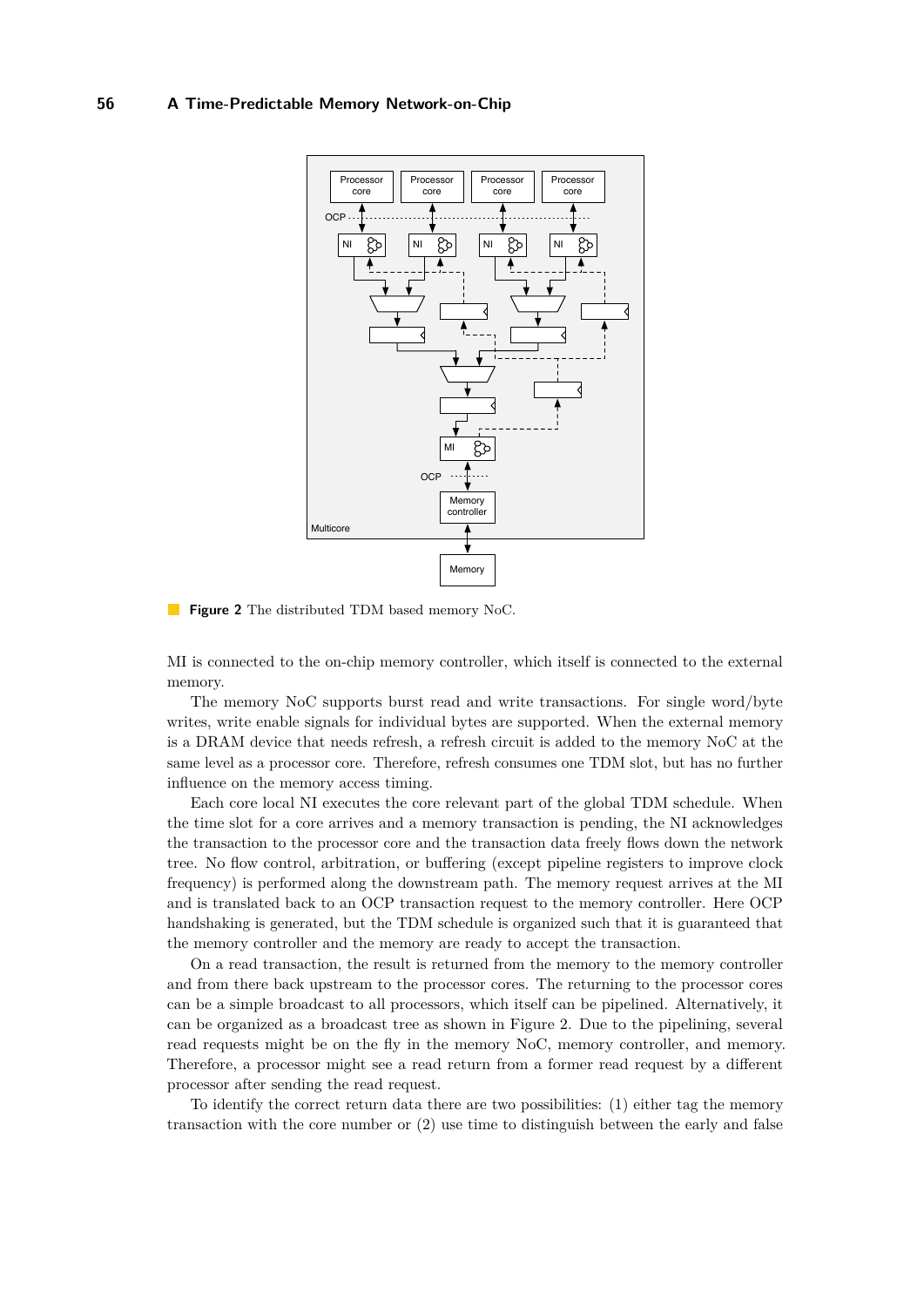| Parameter                                                   | Meaning                                              |  |  |  |  |
|-------------------------------------------------------------|------------------------------------------------------|--|--|--|--|
| $t_{b}$                                                     | Burst transfer length                                |  |  |  |  |
| $t_{r2b}$                                                   | Read command to read burst delay                     |  |  |  |  |
| $t_{b2e}$                                                   | Write burst to command end delay                     |  |  |  |  |
| $t_{rd} = t_{r2h} + t_h$                                    | Read transaction timing (at the memory interface)    |  |  |  |  |
| $t_{\rm mr} = t_b + t_{b2e}$                                | Write transaction timing (at the memory interface)   |  |  |  |  |
| $t_{ctrlrd}, t_{ctrlwr}$                                    | Non-pipelinable time delays in the memory controller |  |  |  |  |
| $t_{slot} = \max(t_{rd} + t_{ctrlrd}, t_{wr} + t_{ctrlwr})$ | Minimum slot length                                  |  |  |  |  |
| N                                                           | Number of processor cores                            |  |  |  |  |
| $T = N \times t_{slot}$                                     | TDM period (with equal memory bandwidth)             |  |  |  |  |
| $L_{down}$                                                  | Memory NoC and controller downstream latency         |  |  |  |  |
| $L_{up}$                                                    | Memory NoC and controller upstream latency           |  |  |  |  |
| $t_{word} = T - 1 + L_{down} + t_{slot} + L_{un}$           | Worst-case read transaction time                     |  |  |  |  |
| $t_{\text{uncurr}} = T - 1 + t_{\text{slot}}$               | Worst-case write transaction time                    |  |  |  |  |
| $t_{bcrd} = L_{down} + t_{slot} + L_{un}$                   | Best-case read transaction time                      |  |  |  |  |
| $t_{bcurr} = t_{slot}$                                      | Best-case write transaction time                     |  |  |  |  |

<span id="page-4-1"></span>**Table 1** Timing parameters for the memory interface, the memory controller, and the memory NoC.

and the correct read responses. With a tagged transaction and pipelining in the memory controller and memory, the memory controller needs to organize a short queue of the tags of outstanding read requests. As a positive side effect, this information can be used to send the return information only to the originally requesting processor core along the upstream tree, saving power in the other paths. Using time to distinguish between read returns is possible with the static TDM schedule and simple to implement in the local NI. The NI knows the latency for the read request and simply ignores any receiving data until this latency has passed.

For a write transaction there are two options for the handshake between the processor core and the memory NoC: (1) just post the write data and generate the write acknowledgement locally or (2) wait for the write and the write acknowledgment from the memory controller. Just posting the write lets the processor pipeline continue to execute code and hides the memory NoC latency. As the memory NoC does not reorder any memory transactions there is no issue with memory consistency. If the memory and/or controller supports error return codes (e.g., on a parity error) waiting for the response enables error signaling with an exception in the processor core.

The design is configurable with 4 parameters: (1) the level of downstream pipelining, (2) the maximum time for a memory transaction (i.e, the TDM slot length), (3) the additional latency within the memory controller, and (4) the level of upstream pipelining. The pipeline levels influence downstream and upstream latencies.

# <span id="page-4-0"></span>**4 Pipelined Access Timing and Slot Length**

We are mainly interested in the worst-case access time for a memory transaction (cache miss). For some scenarios, it might also be interesting what the best-case access time is. For WCET analysis, where we look at a sequence of memory accesses with operations in between, we are interested in how much of the access latency can be overlapped with execution and therefore hidden.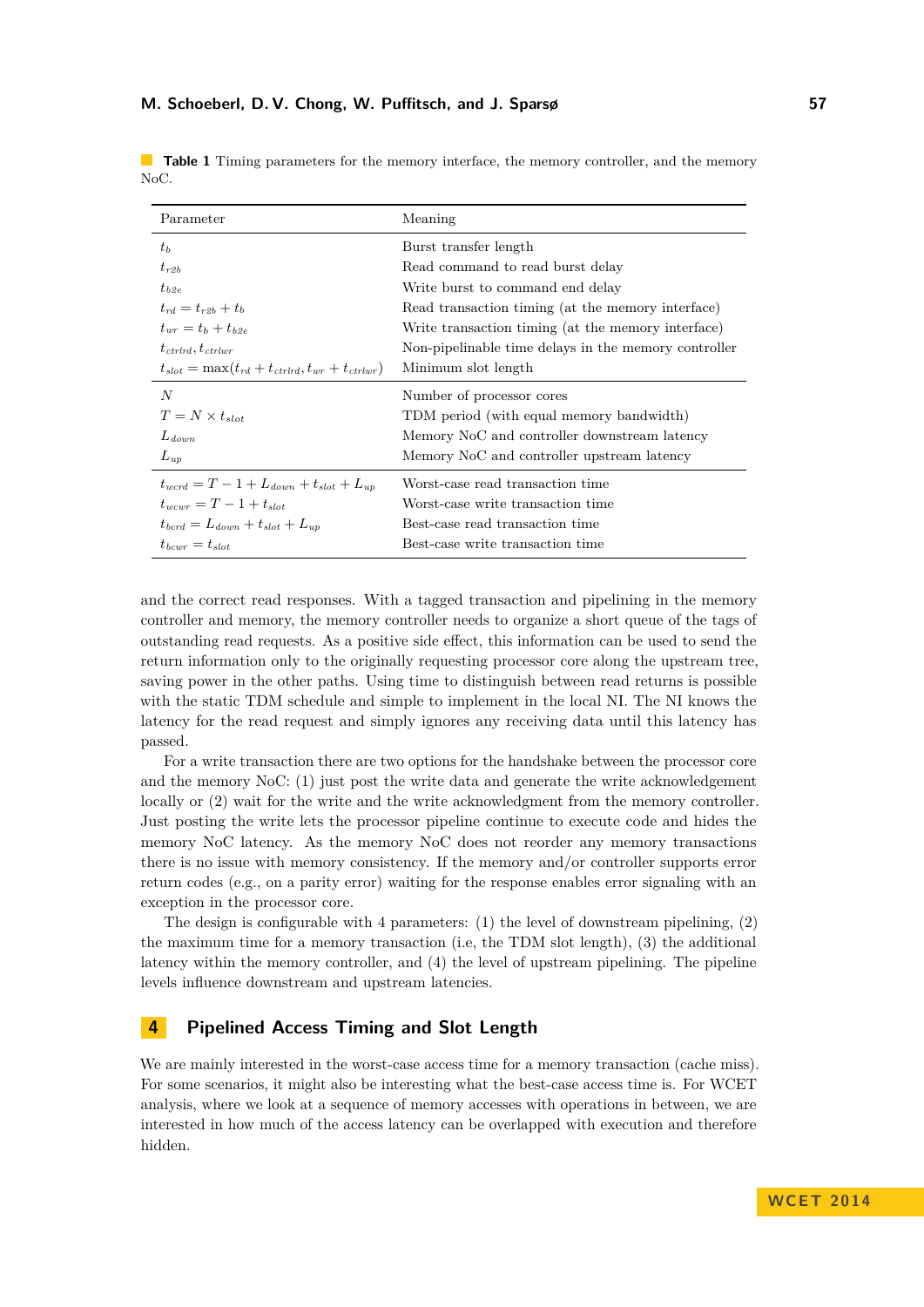#### **58 A Time-Predictable Memory Network-on-Chip**

<span id="page-5-1"></span>

**Figure 3** Access latency, TDM slot length, and slot shifting due to pipelining.

Table [1](#page-4-1) shows all timing parameters, which are in clock cycles. Timing parameters with a lower case *t* in the name denote non-pipeline delays and parameters with an upper case *L* delays that can be pipelined. E.g., the bursting of data via the pins of the memory chips cannot be pipelined, but the burst of data traveling in the memory NoC can be pipelined.

Memory read and write transactions at the memory chip take  $t<sub>b</sub>$  clock cycles for the burst transfer of the data and some additional latency for a read command to process  $(t_{r2b})$  and a write command to finish  $(t_{b2e})$ . Due to some inefficiency in the memory controller, additional delays on read or write transaction (*tctrlrd* and *tctrlwr* ) may be introduced that cannot be hidden by pipelining. The combination of those memory and controller delays determines the minimum TDM slot length *tslot*.

The slot length *tslot* and the number of processing cores determine the TDM period *T*. [1](#page-5-0) The memory NoC (and the memory controller) introduce additional latency that needs to be added for the worst-case access time  $(t_{word}$  and  $t_{wcur}$ ). However, even with a low number of processing cores the TDM period *T* is the main contributor to the access latency.

Figure [3](#page-5-1) shows two read transactions by cores 0 and 1 in a configuration with four cores. The accesses of the cores are delayed until the respective slot arrives; this delay may be up to *T* − 1 cycles. From the core's network interface to the memory, a latency of *Ldown* cycles is added. Accessing the memory requires *tslot* cycles. Transmitting the data back to the core adds *Lup* more cycles. The sum of these times determines the access latency observed at a core. The minimum TDM slot length depends however only on the maximum time the memory requires to serve a transaction.

Figure [3](#page-5-1) shows that pipelining shifts the TDM slots in time along the path from the processor cores to the memory and back. Therefore, a core's slot starts at different times in different parts of that path. When the timing of the (SDRAM) memory controller is known (e.g., in [\[10\]](#page-9-15)), the read and write commands can be sent from the client in the exact right point in time so they travel trough the network, arrive at the memory controller, and then arrive at the SDRAM bus without any flow control or buffering (except pipeline registers).

<span id="page-5-0"></span><sup>1</sup> Assuming equal bandwidth for all processing cores. Optimizing the bandwidth of the individual cores for the WCET has not been very beneficial [\[25\]](#page-9-13).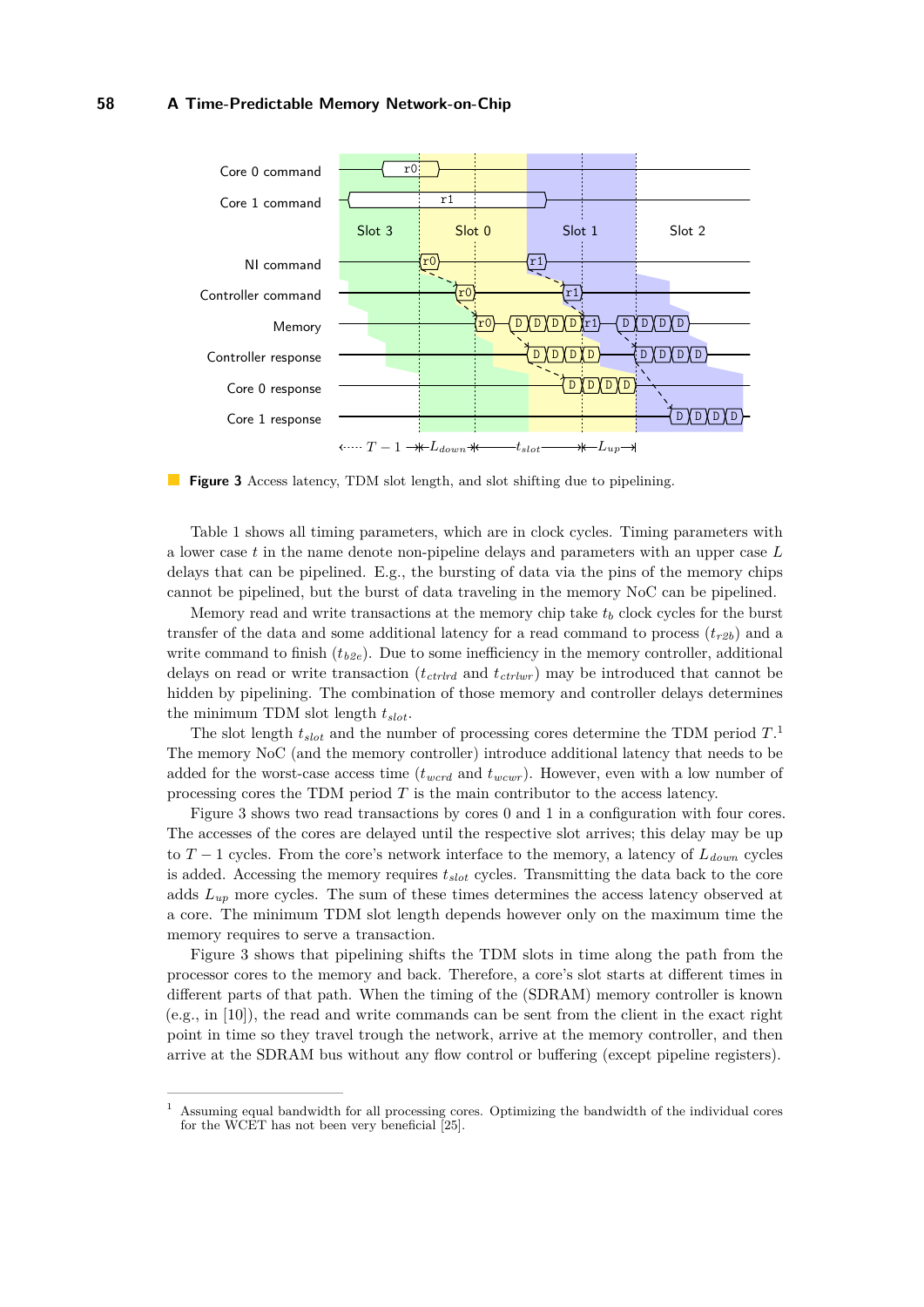## **M. Schoeberl, D. V. Chong, W. Puffitsch, and J. Sparsø 59**

For WCET analysis the timings for individual cache misses are: *twcrd* for a cache line fill and *twcwr* for a cache line write back. Compared to a round-robin arbitration, the constant time between two possible accesses can be used to tighten WCET bounds for a sequence of accesses. The time spent executing instructions that do not access memory (or are guaranteed hits) between two accesses can be subtracted from the TDM period *T*.

# <span id="page-6-0"></span>**5 Implementation and Evaluation**

We have implemented three different memory arbiters:  $(1)$  a round-robin arbiter,  $(2)$  a centralized TDM arbiter, and (3) the distributed TDM arbiter as described in Section [3.](#page-2-0) We used the high-level hardware description language Chisel [\[1\]](#page-8-8), which allows the generation of Verilog code for logic synthesis. To evaluate the arbiter rather than the processor cores, we connected the arbiters to test driver cores (4, 8,*. . .* , 128), together with a PLL, and a memory controller. The design was synthesized and constrained to run at 200 MHz with Altera Quartus II. As target device we chose the Cyclone IV FPGA used on Altera's DE-115 development board (part number EP4CE115F29C7N).

All arbiters use the OCP communication interface used in T-CREST project. For a multicore with *N* cores, it has *N* OCP slave interfaces that receive data from the processor cores and one OCP master interface that sends data to the memory controller. To make the arbiter reusable, it is configurable with five parameters: number of cores, address width, data width, burst length, and controller delay. Additional parameters like slot length and period are derived from these parameters.

For a multicore with *N* cores, each core is given an  $id$ ,  $0, 1, \ldots N-1$ . Based on the number of cores, a specific time slot is defined for each core in the TDM based arbiters. The slot length is defined as  $t_{slot} = \max(t_{rd} + t_{ctrlrd}, t_{wr} + t_{ctrlwr})$ , which is the amount of clock cycles for a read or write burst. The slot length and the number of cores is configurable. In a complete memory access period,  $T = N \times t_{slot}$ , each processing core has a chance for either a read or write burst. At each core a counter is used to generate the according single cycle enable signal.

For the centralized TDM arbiter, a finite state machine (FSM) controls the local TDM arbitration. When the *enable* signal is asserted, the FSM will transfer the memory access request of the corresponding node into the memory tree. The FSM has only three states: *idle*, *read*, and *write*.

For the distributed TDM arbiter, the arbitration is divided into *N* local arbiters. Each local arbiter has a counter for the TDM slot counting. The outputs of all local arbiters are fed to a tree of OR gates and into pipeline registers before reaching the memory controller. On the return path from the memory controller, this data is broadcasted to all the local arbiters. Two pipeline registers on the downstream path and one on the upstream path are enough to keep the critical path short enough for a [2](#page-6-1)00 MHz operating frequency.<sup>2</sup>

Figure [4](#page-7-1) shows the maximum frequency (Fmax) of each arbiter. The centralized arbiters (round-robin and central TDM) lead to slower clock frequency when increasing the number of processing cores. The simple round-robin arbiter can be clocked faster than the central TDM arbiter. In contrast, the maximum frequency of the distributed TDM arbiter remains relatively close to the input frequency (200 MHz), even as the number of nodes increases exponentially. The distributed TDM arbiter has the shortest critical path since the datapaths

<span id="page-6-1"></span> $^2\,$  A RISC style processor core can be clocked at about 100 MHz in this FPGA family.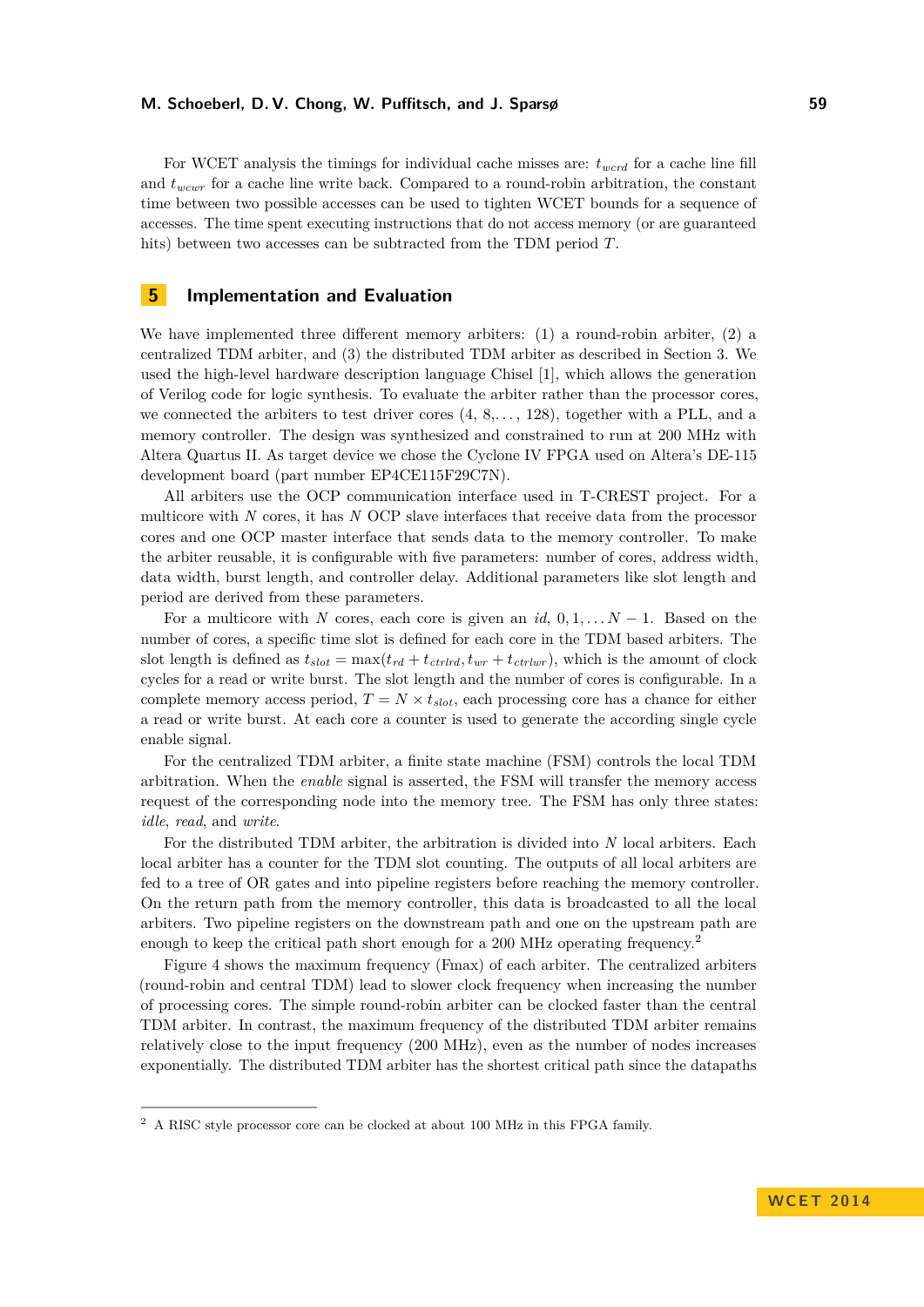<span id="page-7-1"></span>



| Number of processor cores | 4    | 8.   | 16 | -32       | 64    | 128   |
|---------------------------|------|------|----|-----------|-------|-------|
| Round-robin               | 139. | 324  |    | 614 1267  | 2549  | 5114  |
| Centralized TDM           | 235. | 446. |    | 969 1943  | -3893 | 7764  |
| Distributed TDM           | 470. | 980. |    | 1894 3827 | 7575  | 10277 |

<span id="page-7-2"></span>**Table 2** Logic cell counts for different arbiters and different number of processor cores.

from each node to the memory, through the arbiter, are independent of each other and broken up with pipeline registers.

Table [2](#page-7-2) shows the resource consumption of each arbiter in terms of logic cell (LC) count on the FPGA. To set the number in relation, a RISC style processor pipeline consumes about 2000–5000 LCs. The centralized TDM arbiter requires more logic cells than the round-robin arbiter.

The distributed TDM arbiter replicates some logic (e.g., the counters for the TDM slots) at the client side. Therefore, it consumes more resource, but also allows the highest clock frequency. Each client side component consumes about 30 LCs. However, the memory tree, made up of OR gates, consumes a large number of LCs. For every 4 cores, a 4-input look-up table (LUT) is needed for every bit of the OCP signals. As a rough estimate, about 55 logic cells are needed for the OR-gate tree per node. With a back-of-an-envelope calculation the LCs needed for the 128-core multicore can be estimated as:  $30$  LC per core  $*$  128 + 55 LC per OR-gate tree \* 128 = 10880. This confirms the synthesized results shown in Table [2.](#page-7-2)

Compared to centralized TDM arbitration, as used in  $[11]$  and  $[16]$ , our pipelined design with the distributed arbitration at the individual nodes scales better with more nodes. The additional cost is moderate. The cost per node is in the range of 120 LCs, where a RISC style processor node itself consumes between 2000 and 5000 LCs.

# <span id="page-7-0"></span>**6 Conclusion**

Computer systems for real-time systems need to be time-predictable to allow static WCET analysis. For multicore processors with shared memory the access to this shared memory needs to be time-predictable as well. A time-division multiplexing (TDM) arbiter is timepredictable. It allows calculating the WCET of a task executing on one processor core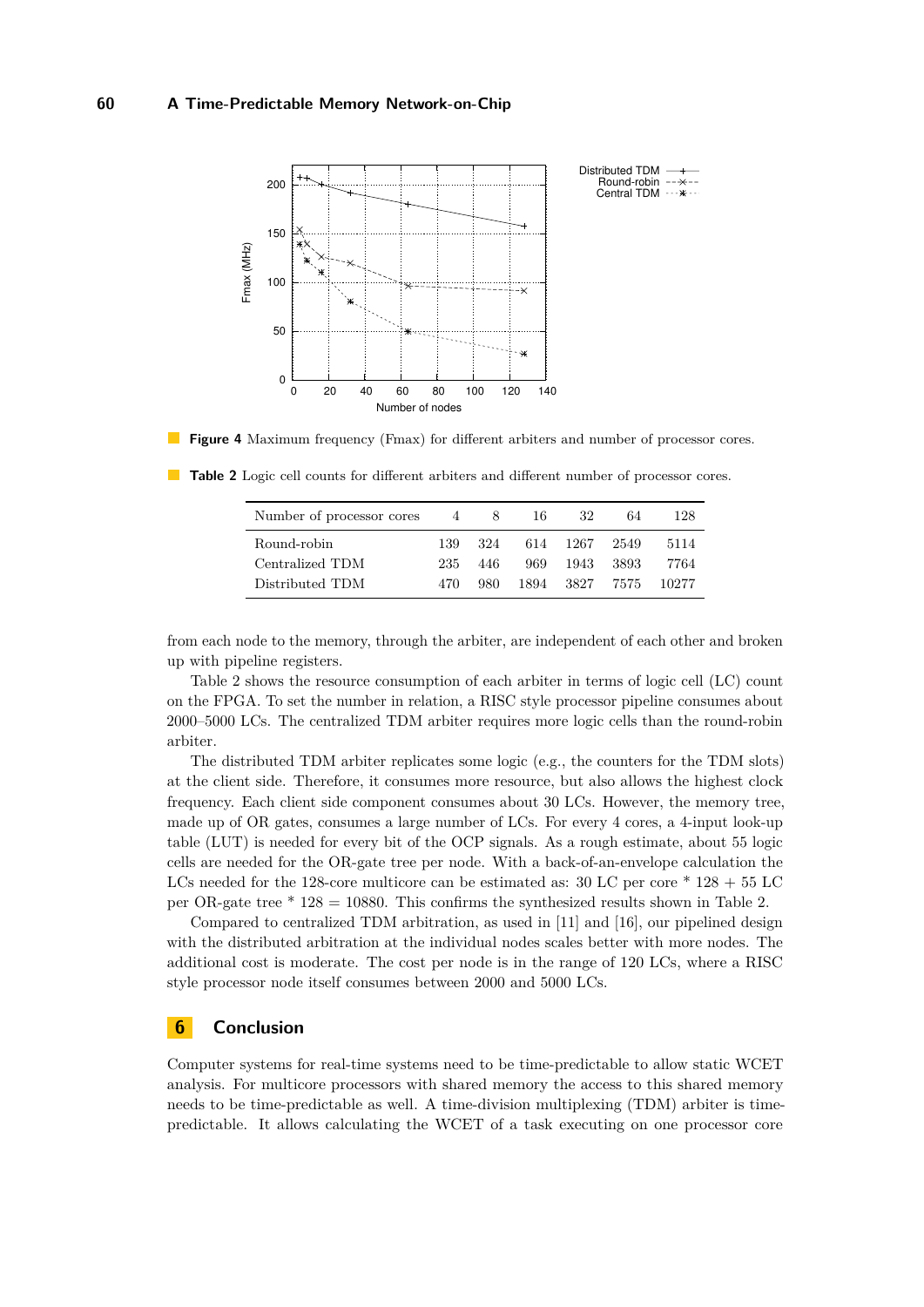### **M. Schoeberl, D. V. Chong, W. Puffitsch, and J. Sparsø 61**

independent from other tasks executing on other cores. This paper presented a TDM memory network-on-chip with distributed arbitration and pipelining to achieve a high throughput through the interconnect. The additional latency through pipelining does not influence the slot length of the TDM schedule. The TDM schedule and the knowledge of the pipelined interconnect is the input for the WCET analysis of memory accesses for a multicore processor.

## **Source Access**

The source of the described memory NoCs is open source under the simplified BSD licenses and available at GitHub within the Patmos project: <https://github.com/t-crest/patmos>. Details on the build process can be found in the Patmos reference handbook [\[20\]](#page-9-16).

**Acknowledgment.** This work is part of the project "Hard Real-Time Embedded Multiprocessor Platform – RTEMP" and received partial funding from the Danish Research Council for Technology and Production Sciences under contract no. 12-127600. This work was partially funded under the European Union's 7th Framework Programme under grant agreement no. 288008: Time-predictable Multi-Core Architecture for Embedded Systems (T-CREST).

### **References**

- <span id="page-8-8"></span>**1** Jonathan Bachrach, Huy Vo, Brian Richards, Yunsup Lee, Andrew Waterman, Rimas Avizienis, John Wawrzynek, and Krste Asanovic. Chisel: constructing hardware in a scala embedded language. In Patrick Groeneveld, Donatella Sciuto, and Soha Hassoun, editors, *The 49th Annual Design Automation Conference (DAC 2012)*, pages 1216–1225, San Francisco, CA, USA, June 2012. ACM.
- <span id="page-8-3"></span>**2** Aydin O Balkan, Gang Qu, and Uzi Vishkin. Mesh-of-trees and alternative interconnection networks for single-chip parallelism. *IEEE Transactions on Very Large Scale Integration (VLSI) Systems*, 17(10):1419–1432, 2009.
- <span id="page-8-1"></span>**3** Christoph Cullmann, Christian Ferdinand, Gernot Gebhard, Daniel Grund, Claire Maiza, Jan Reineke, Benoît Triquet, and Reinhard Wilhelm. Predictability considerations in the design of multi-core embedded systems. In *Proceedings of Embedded Real Time Software and Systems*, May 2010.
- <span id="page-8-6"></span>**4** Manil Dev Gomony, Benny Akesson, and Kees Goossens. Coupling tdm noc and dram controller for cost and performance optimization of real-time systems. In *Design, Automation and Test in Europe Conference and Exhibition (DATE), 2014*, pages 1–6, March 2014.
- <span id="page-8-2"></span>**5** Manel Djemal, François Pêcheux, Dumitru Potop-Butucaru, Robert De Simone, Franck Wajsburt, and Zhen Zhang. Programmable routers for efficient mapping of applications onto NoC-based MPSoCs. In *Design and Architectures for Signal and Image Processing (DASIP)*, pages 1–8, Oct 2012.
- <span id="page-8-4"></span>**6** Jamie Garside and Neil C Audsley. Investigating shared memory tree prefetching within multimedia noc architectures. In *Memory Architecture and Organisation Workshop*, 2013.
- <span id="page-8-0"></span>**7** Evangelia Kasapaki and Jens Sparsø. Argo: A Time-Elastic Time-Division-Multiplexed NoC using Asynchronous Routers. In *Proc. IEEE International Symposium on Asynchronous Circuits and Systems (ASYNC)*. IEEE Computer Society Press, 2014.
- <span id="page-8-7"></span>**8** Timon Kelter, Heiko Falk, Peter Marwedel, Sudipta Chattopadhyay, and Abhik Roychoudhury. Static analysis of multi-core tdma resource arbitration delays. *Real-Time Systems*, 50(2):185–229, 2014.
- <span id="page-8-5"></span>**9** Herman Kopetz. *Real-Time Systems*. Kluwer Academic, Boston, MA, USA, 1997.